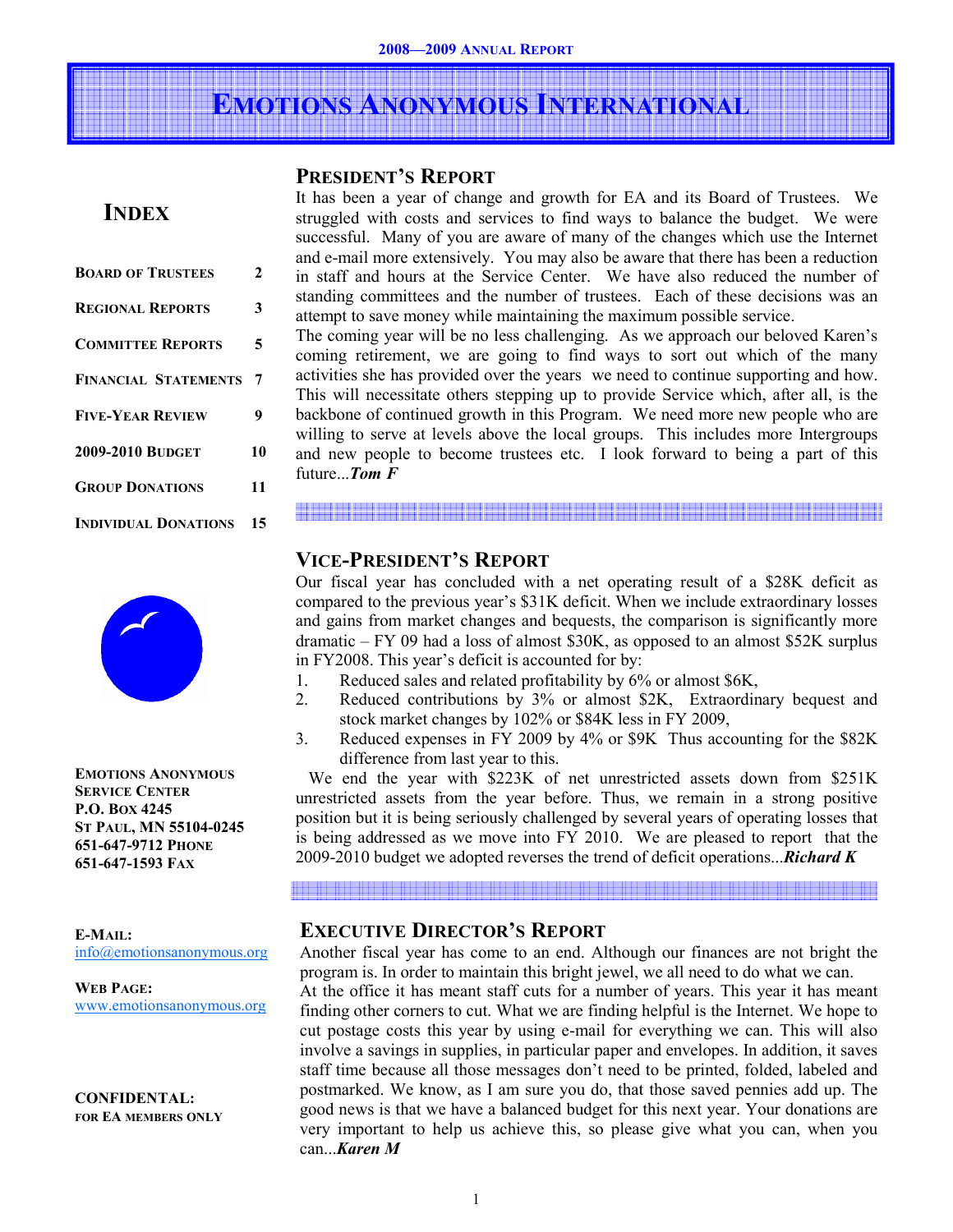# EA INTERNATIONAL SERVICE BOARD OF TRUSTEES

## THE OFFICERS OF THE BOARD

President—Tom F—New York

Vice-President—Richard K—Washington, DC

Treasurer—Paul H—Ohio

Secretary—Judie H—Minnesota

Trustee-at-Large—Mary Jane L—Minnesota

## REGIONAL TRUSTEES

Region 1—Muriel D—Ontario English-speaking Canada

Region 2—Marilyn P—Oregon AK - AZ - CA - HI - ID - MT - NM - NV - OR -UT - WA

Region 3—Mary Jane L—Minnesota CO - IA - KS - MN - MO - NE -ND -SD - WI - WY

Region 4—Nancy P—Georgia AL - AR - FL - GA - LA - MS - OK - PR - TX

> Region 5—Rosemary H—Michigan IL - IN - MI

Region 6—Paul H—Ohio DC - KY - MD - NC - OH - PA - SC - TN - VA - WV

Region 7—Harold F—New Hampshire CT - DE - ME - MA - NH - NJ - NY - RI - VT

> Region 8—Denis L—Quebec French-speaking Canada

## GENERAL SERVICE TRUSTEE

Tom F—New York

Gilles M—Quebec, CA

## NONMEMBER TRUSTEES

Judie H—Minnesota

## EA INTERNATIONAL

Karen Mead—Executive Director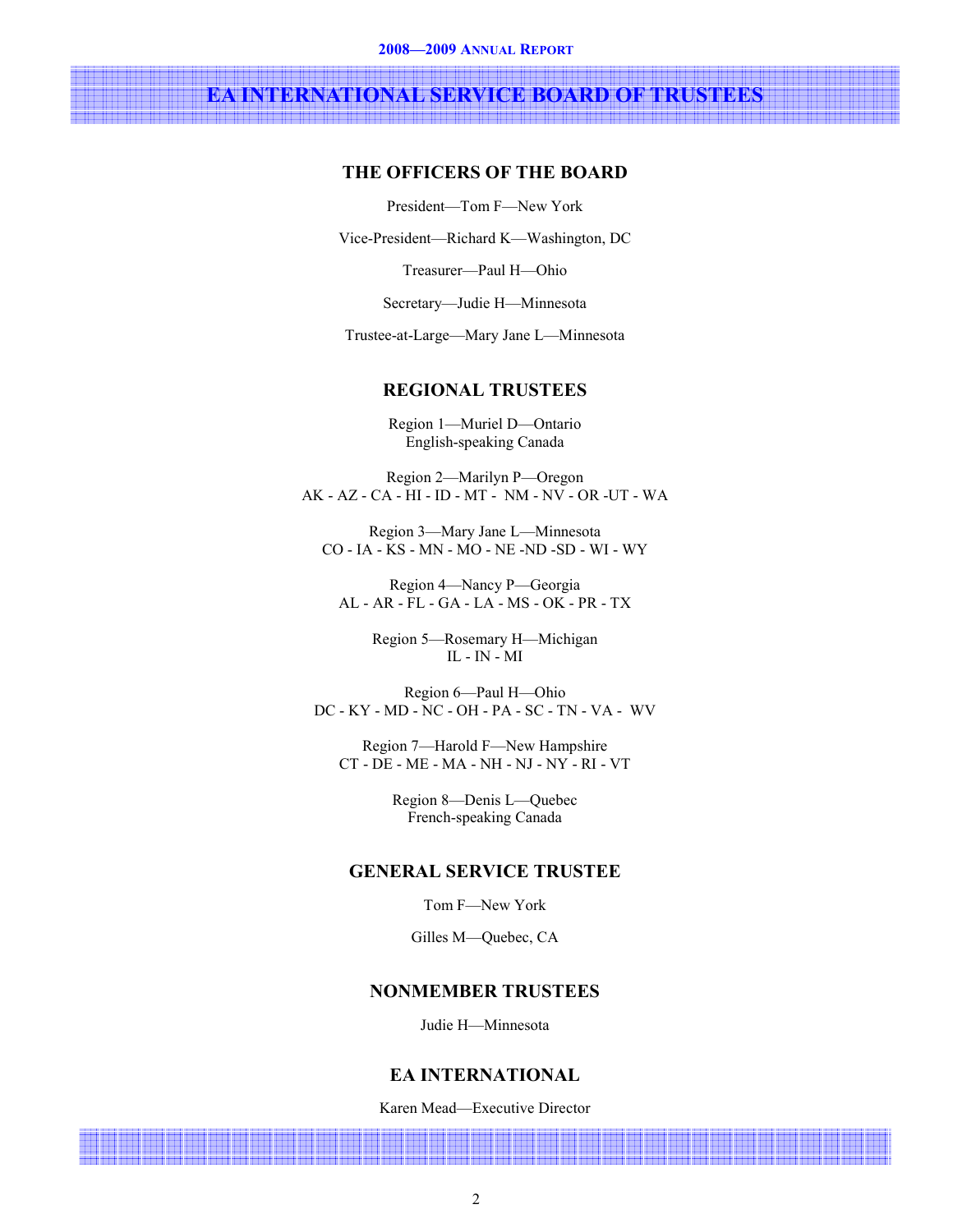## REGIONAL REPORTS

## Region 1

Oshawa has a Mental Health Awareness Day at the shopping centre every fall. We rent a table and give out literature and talk to many people in the community.

 Intergroup is planning their fall Unity Day October 3, in Burlington, which we have spring and fall at a different location every time. Each year the Intergroup plans a winter retreat which is well attended. The Moncton NB group held their first spring retreat and it was a huge success attended by many different groups on the east coast. The groups on the east coast are doing well and active.

 I have not had much contact with the groups in western Canada but spoke to a member from Winnipeg recently looking for advice on keeping their group active. I gave him some tips that seem to work for our groups. We need to reach out and communicate with these struggling groups.

 We advertise in the local papers with phone numbers. I get many e-mails from people looking for EA, to which I respond promptly. We have a potluck dinner before our meetings every couple of months and I use our phone list and e-mail addresses to inform members...Muriel D

## Region 2

Region 2 has been busy this year. We are working hard preparing for the EA International Convention which will be held in Portland, OR in Sept 2010.

 Our Region has grown since we have acquired several more states. I have contacted all of the groups who have sent us their e-mail addresses and have written letters to all of the rest. I have only heard back from 25 to 30 percent. We are looking so forward to the next convention and being the hosts to our beautiful city...Marilyn P

## Region 3

I have some good news and some bad news. Four requests for "Starting a Group" packets were received and answered. Two groups closed. We're only one group ahead so far. Our region is not the smallest nor the biggest. Could we aim for biggest? Do your 12-Step work and get the message out there!

 Has the electronic age taken over the 12-Step programs? It would seem that is the way EA is headed. What do you think? For my part, I miss the eye contact and body language seen at a face-to-face meeting. I'll pass on any discussion on that issue.

The Board of Trustees will have a teleconference on

Saturday, September 19. If you have any items you would like discussed at that meeting, let me know soon.

 A reminder that my term as Trustee is over September 2010. I'll be a "lame duck" this year. Our region needs new representation. I'm willing to spend this year working with someone interested in becoming that representative. Your help is needed.. . Mary Jane L

## Region 4

Region 4 has had a very busy year. Winter and Spring newsletters went out to all our contact persons. Over the year 28 starter packets were sent out for the region. I have sent introduction letters and a newsletter to each new contact person. I have had some feedback, however so slight. We lost two groups that I am aware of.

 In our regional newsletter I announced a Region 4 Fall Retreat, hosted by the Atlanta Intergroups. Preparations are being made to have the retreat September 11-13. The theme is "The Pivotal Steps 1, 2 and 3." At this point registrations are fewer than expected. Sometimes, we need to just stretch our boundaries, make the leap and get out of our comfort zone. Maybe the funds just aren't there; in that case, we are offering 6 scholarships for the fee of the retreat to people who want to attend but just don't have the funds. As it gets closer to the date, interest has grown. It looks promising for a great retreat.

 I am planning a Fall/Winter newsletter to inform everyone of the current status of our region...Nancy P

## Region 5

We have continued the tradition of holding retreats twice yearly (usually early-June and mid-October) at Sunset Lodge in Glenn, MI on the shores of Lake Michigan. We have been filled to near capacity (40 people) the last two years running. Since the Southeast Michigan groups have been rapidly expanding, it was decided that a retreat closer to the area would be planned. On May 21-23, 2010, the retreat will be held at the Lake Huron Retreat Center, located in Lakeport, MI (15 minutes north of Port Huron). The theme is "Discovering Your Spiritual Gifts." I will be contacting all of the groups in the Region 5 area throughout the year and will attend as many of the meetings, workshops, and retreats as my schedule allows. Please feel free to contact me if your group is experiencing any difficulties, if you would like to contribute ideas to retain membership and make others aware of the group's existence, or any other facet concerning EA in Region 5... **Rosemary H**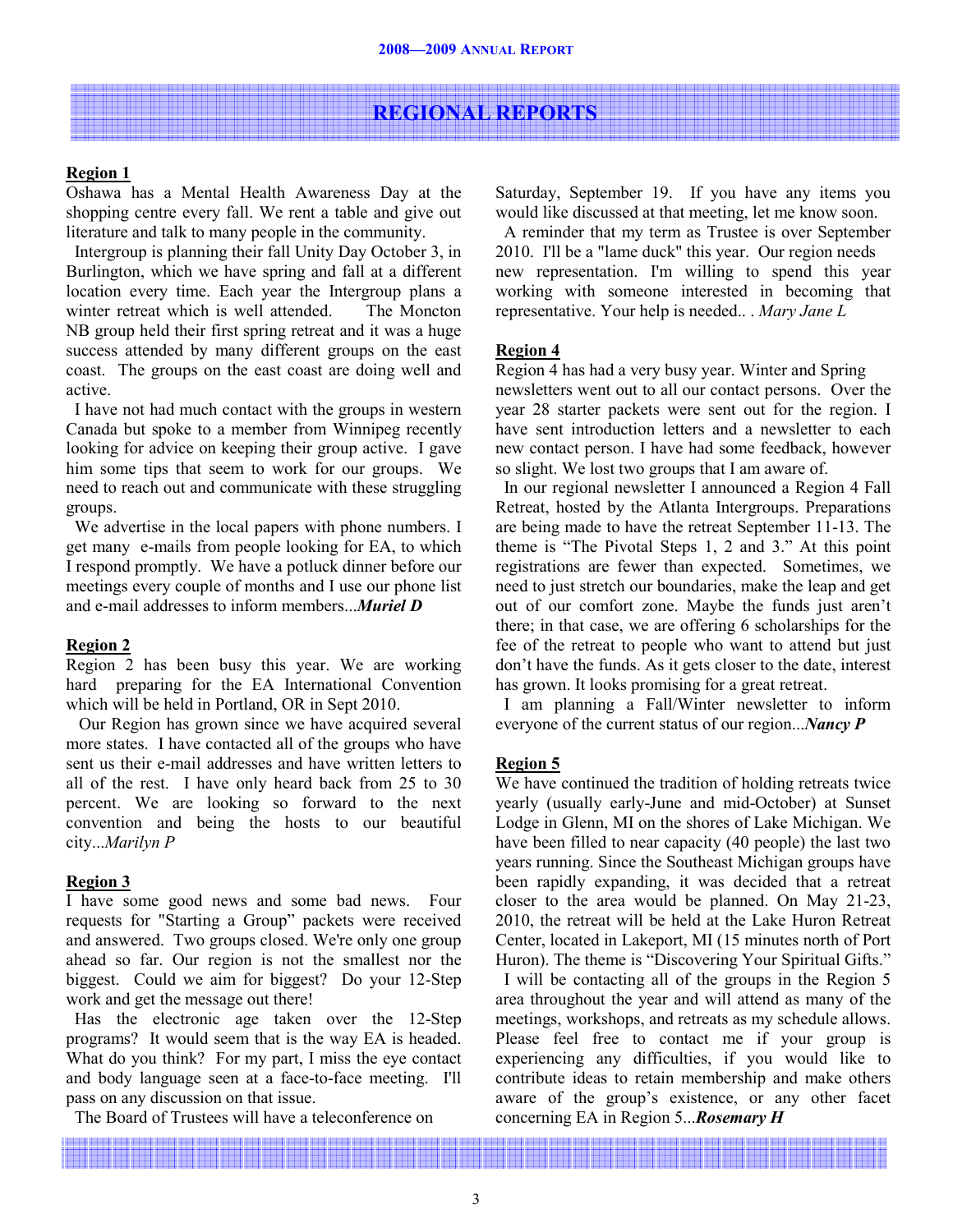## Regional Reports Continued

### Region 6

Things have been pretty quiet here in Region 6. However, I did talk with some members who were experiencing difficulties dealing with various issues.

 One of the issues discussed was concerning strong personalities who are contact people and how controlling these people are when changes need to be made because of different happenings within in the group. I believe we have problems in this area, and it is very important that we start addressing some of these things.

 I don't have room here to go into this matter. However, mentioning it and saying that we all understand the difficulty of letting things go and trusting that a group conscience will allow a natural growth for the group to occur without other members having to leave or break off from the main group are just part of the growth curve within EA.

 Meetings in our Region are not experiencing a lot of growth even though times are very hard for many folks, and it is hard to put a finger on why these limitations are blocking our program from growing. I do think it is more than just strong minded contact people. I think lots of other details are curtailing our growth and diverting our attention from keeping the light burning for those who are looking for a way to recover from emotional illnesses...Paul H

## Region 7

Region seven was divided up into areas with area trustees. This was to have a layer of representatives closer to the meetings. With finances of EA International in the red, reductions will probably be made. This may be the model for the rest of the country. They let me know what is going on in their areas and I communicate with them on what the service center relays to me. The areas and their representatives follow...Harold H

NJ/DE—Sam K, samkonto@msn.com 201-962-8038,

NY City—Mimi C, 516-796-3193,

Upstate NY—Tom F, tlf@cornell.edu 607-272-0406,

CT—Art S art@optonline.net 203-227-5150

MA—Jeff W, 617-484-772 jefferywoods@gmail.com

,

RI/Pawcatuck—Karl K, knk955@aol.com 401-596-6485,

ME/NH/VT—Vince C vincoviello@yahoo.com

#### Region 8

There were two main events this period: First, a special information day - June 13 was held to help members understand the content of the Fourth and Fifth steps. Animators were speaking of how to look at these steps. The feedback was powerful, and other information days are planned for this Fall.

 Second, our 30th EA Anniversary Celebration for French-speaking Canada was held. Various activities were planned and the members' response was high. It was a great event and the participation was over our expectation, as more than 150 attended.

 Membership in groups in the entire Region 8 are growing, but slowly. ...Denis L



Our thanks to the trustees for the hard work they do all year long. The trustees keep in contact with the groups and the International Service Center throughout the year, giving guidance to the groups and being responsive to ISC, You are appreciated, the Staff of EA International.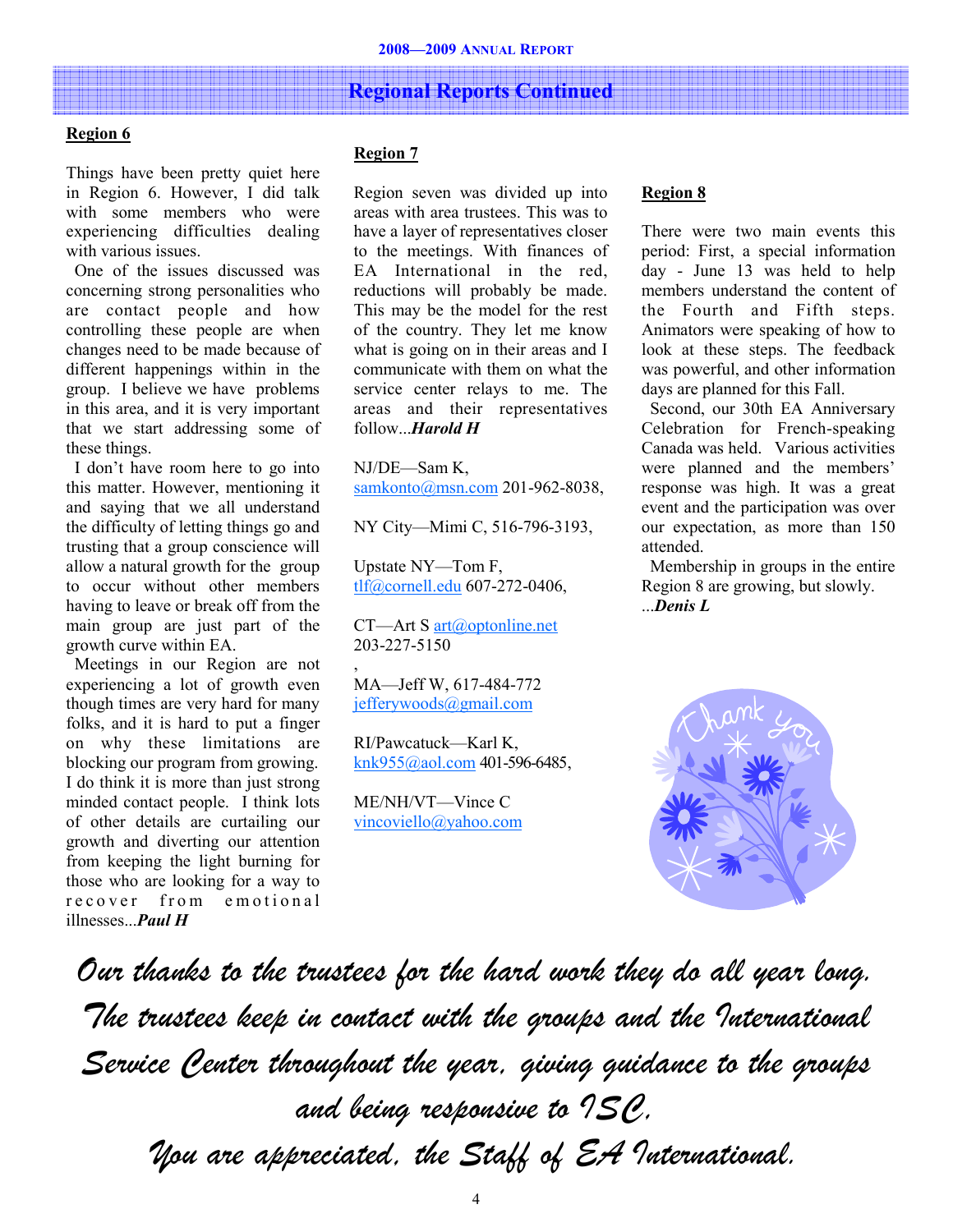## COMMITTEE CHAIRPERONS

2008 Annual Convention—Rosemary H 2010 Annual Convention—Marilyn P Books & Literature—Mary Jane L Bylaw Review—Tom F Community Outreach—Rosemary H

EA Day of Celebration—Marilyn P

Executive—Tom F Finance—Richard K Message Magazine—Rosemary H Nominating—Nancy P Transition—Richard K Trustee Review—Richard K

EAnon Advisory—Paul H

## COMMITTEE REPORTS

## 2008 Convention Committee

The 2008 Convention was held in Romulus, MI near the Detroit Metropolitan Airport. It marked the 37th Anniversary of EA. The theme was "The Road to Recovery." There were approximately 80 in attendance. It was decided that the convention would be held every other year rather than annually. The next convention will be held in September 24-26, 2010 in Portland, Oregon with the theme of "EA – My Family of Choice." Please visit the Region 2 website for more information at: http:// www.earegion2.org/ ...Rosemary H

## Books & Literature Committee

We completed the 4 A's and Serenity pamphlets this past year, both of which were approved by the Board, and hopefully, our members.

 We are beginning to research a Service Manual which would extol the benefits of being a "Trusted Servant" in the fellowship. This would include such things as: being a Trustee, opening meeting places, leading a meeting, being a sponsor, distributing EA materials, etc. We need to boast about these benefits.

 We are also exploring material to put on the Internet on our website. This would more closely describe our program and its miracles. It is time we told the world about EA. They're not getting the message yet.

Suggestions are always welcome...Mary Jane L

## Bylaw Review Committee

Following a review of the current bylaws, several changes were recommended by the Executive Committee. They were approved by the Board and have gone to the

membership for ratification. The recommended changes follow:

**5.1.1.1** There are eight regions on the North American continent with one trustee per region.

6.2 A membership business meeting shall take place the Friday before the EA Convention.

- 6.2.1 EA Convention may take place annually, biennially, or triennially as determined by the EA Board of Trustees.
- 6.2.2 Issues needing immediate attention shall be handled by postal mail or e-mail.

8.1.4 Votes may be sent by mail, e-mail, facsimile transmission, or received at the business meeting...Tom F

## Community Outreach Committee

Although a formal meeting was not held for this committee, various printed materials aimed to increase membership were distributed in the Southeast Michigan area in the early Spring. Twenty local businesses such as coffee shops, hardware stores, and convenience stores were targeted. We found that many chain grocery stores no longer maintain bulletin boards. While decent results were obtained within a several-week period, it was discovered that most of the businesses took down the materials within one month. Therefore, a group would either need to delegate one dedicated person to such activities or have several members put up materials to a select number of stores each month. In addition to this, 100 area houses of worship received a letter informing them of EA existence. Last, other 12-step organizations' websites were explored to see what types of materials they use to reach potential members... **Rosemary H**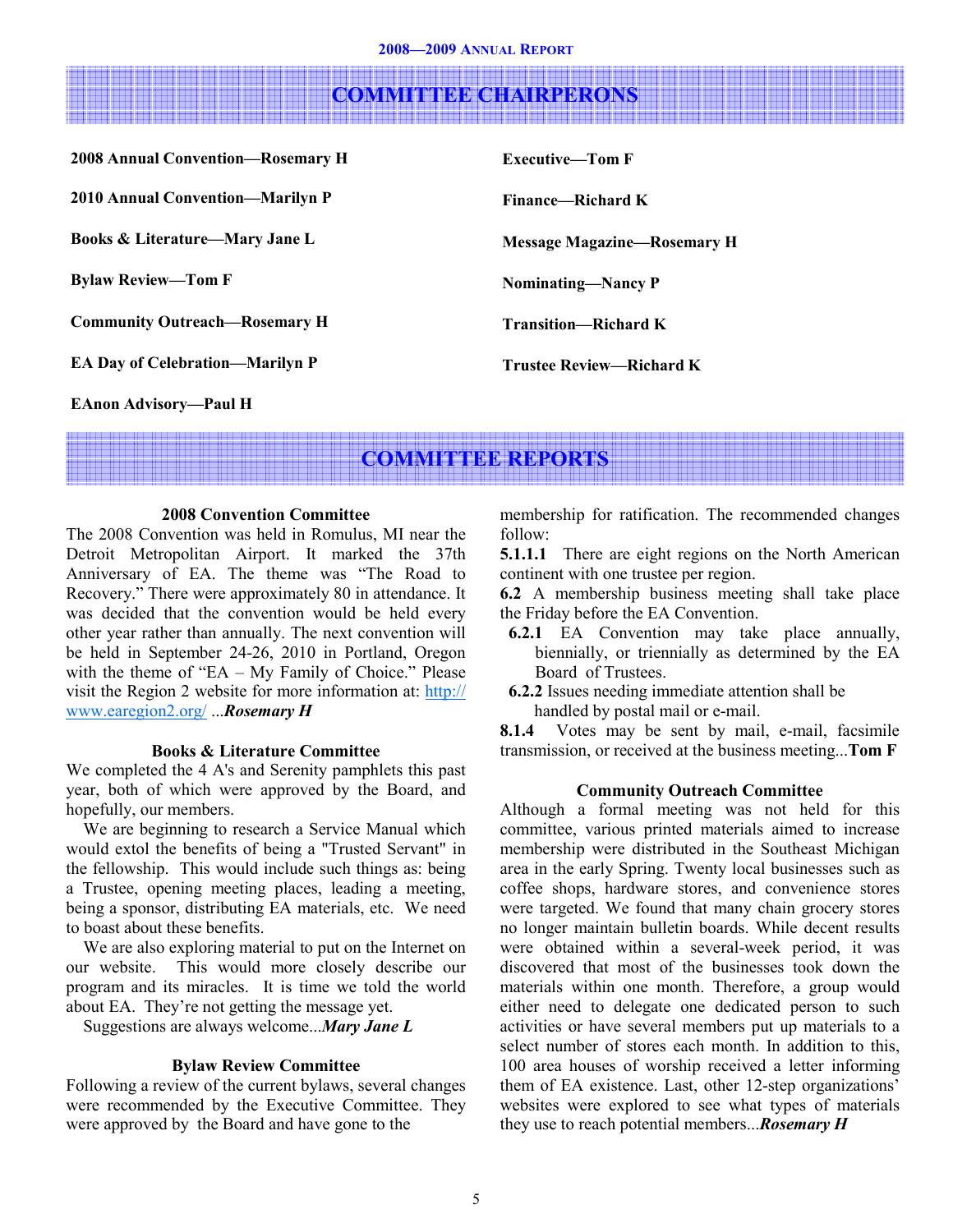## COMMITTEE REPORTS

## EA Celebration Committee

The 2nd Annual EA Day of Celebration was held to honor the birth of EA July 22, 1971.

## EAnon Advisory Committee

 Rosemary H and I co-chaired the EAnon Loop this past year. It was a relatively quiet year considering we have some 300 to 400 members on this venue. We did have a few people who hit upon our site which took us down some different roads for a short time; however, we were able to sort it out with the help of the EAnon Loop Advisory Committee members.

 It is important to remember that the Loop is helping us to stay connected to those people who are working the program on line.

 It does take some time to monitor this loop and I am especially thankful for the good that Rosemary does as our technical person who makes some of the inner workings go a whole lot better than I could. Thank you, Rosemary...Paul H

#### Global Marketing Committee

We did not get much done this year except for putting together a survey in January and getting it out to the people we had email addresses for. We received good answers to our questions. Those who responded shared their thoughts about the EA program, meetings, and the future of EA. Ideas of how we can reach our membership and streamline the delivery process were also shared.

The struggle during the last years has been with getting our budget in line with our income. It is very hard to create a marketing strategy when you have little monies available for such efforts. It is the hope of this committee that as we go forward we can invest some monies into growing our EA program rather than just finding ways to cut expenses and maintain present service to our membership...*Paul H* 

## EA Message Committee

At the 2008 EA Convention, the EA Message became a volunteer effort to be done three times a year. After producing the Winter and Spring issues, it was decided to discontinue this publication. Rather than having a 12-page newsletter every four months, it was combined with other publications and replaced with The EA Connection, a 4-page document, delivered monthly to membership via email and website download.

...Rosemary H

## Executive Committee

The Executive Committee meets via a conference call every six to eight weeks. The committee make decisions throughout the year. Matters of policy are presented at the Spring and Fall meetings for ratification by the Board.

## Finance Committee

The Finance Committee meets annually, with the Executive Director in preparation of the Annual Budget. The committee reviews the monthly Financials statement requesting clarification as needed. The Vice-President serves as Finance Committee chairperson.

### Nominating Committee

There were no new candidates to interview for Trustee positions this year. All of the incumbents are running for re-election. We are currently in the process of nominating candidates for next year's Executive Committee

## Transition Committee

The work of this committee has been reassigned to the Executive Committee.

## Trustee Review Committee

The committee updated the Qualification of an EA Trustee.



Our thanks to those who lead and serve on these committees. Their service is invaluable...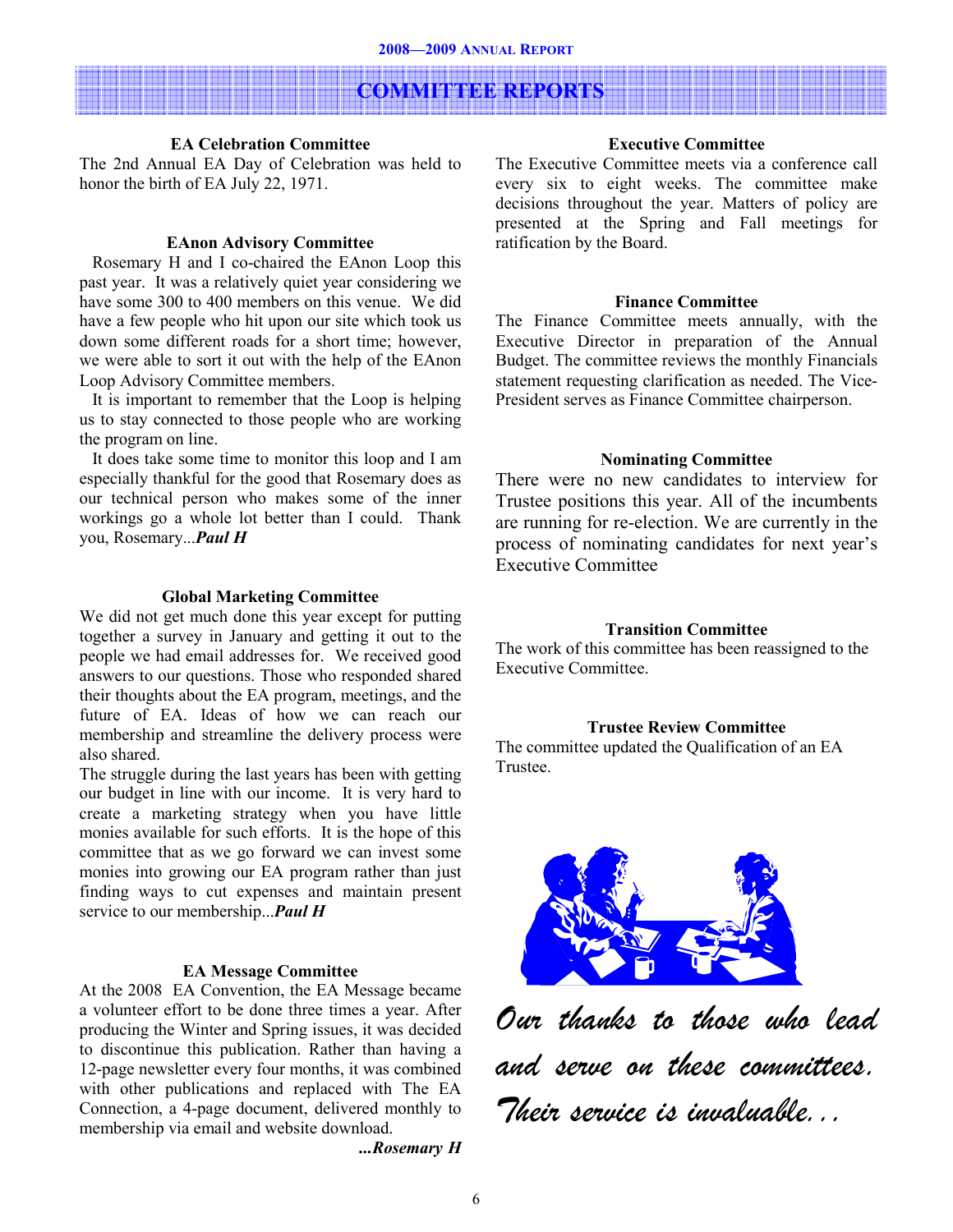## Emotions Anonymous International BALANCE SHEET WITH PREVIOUS YEAR COMPARISON As of June 30, 2009

|                                                                  | Jun 30, 09        | <b>Jun 30, 08</b> |
|------------------------------------------------------------------|-------------------|-------------------|
| <b>ASSETS</b>                                                    |                   |                   |
| <b>Current Assets</b>                                            |                   |                   |
| <b>Checking/Savings</b>                                          |                   |                   |
| 10150 - PARK MIDWAY BANK                                         | 9,786.36<br>97.47 | 7,631.11<br>73.50 |
| 1040 - PETTY CASH                                                |                   |                   |
| <b>Total Checking/Savings</b>                                    | 9.883.83          | 7.704.61          |
| <b>Accounts Receivable</b><br><b>12000 - ACCOUNTS RECEIVABLE</b> | 248.25            | 7,028.65          |
| <b>Total Accounts Receivable</b>                                 | 248.25            | 7,028.65          |
| <b>Other Current Assets</b>                                      |                   |                   |
| 10100A - Investments                                             | 190.661.18        | 199.429.19        |
| 1120 - Inventory Asset                                           | 20,575.56         | 29,248.35         |
| 12200 · M/L ACCRUED INTEREST RECE                                | 1,084.31          | 2,541.32          |
| 12250 · POSTAGE RESERVE (prepaid)                                | 1,018.78          | 18.78             |
| 12260 - POSTAGE DEPOSIT                                          | 181.72            | 21.07             |
| 12300 - PREPAID EXPENSES                                         | 894.42            | 6,671.94          |
| 1499 - Undeposited Funds                                         | 1,086.82          | 407.42            |
| <b>Total Other Current Assets</b>                                | 215,502.79        | 238,338.07        |
| <b>Total Current Assets</b>                                      | 225,634.87        | 253,071.33        |
| <b>Fixed Assets</b>                                              |                   |                   |
| <b>FIXED ASSETS</b>                                              | 15,817.75         | 15,721.84         |
| <b>16000 - ACCUMULATED DEPRECIATION</b>                          | $-13,612.00$      | $-11,080.00$      |
| <b>Total Fixed Assets</b>                                        | 2,205.75          | 4,641.84          |
| <b>Other Assets</b><br><b>13200 - SECURITY RENT DEPOSIT</b>      | 1,362.75          | 1,362.75          |
| <b>Total Other Assets</b>                                        | 1,362.75          | 1,362.75          |
| <b>TOTAL ASSETS</b>                                              | 229.203.37        | 259,075.92        |
| <b>LIABILITIES &amp; EQUITY</b>                                  |                   |                   |
| <b>Liabilities</b>                                               |                   |                   |
| <b>Current Liabilities</b>                                       |                   |                   |
| <b>Accounts Payable</b>                                          |                   |                   |
| 2000 - *Accounts Payable                                         | $-2,550.12$       | 0.00              |
| <b>Total Accounts Payable</b>                                    | $-2.550.12$       | 0.00              |
| <b>Other Current Liabilities</b>                                 |                   |                   |
| <b>Payroll Liabilities</b>                                       | 8,487.27          | 5,560.58          |
| 20450 · Refunds Payable                                          | 3.48              | 3.48              |
| 2200 - SALES TAX PAYABLE                                         | 135.98<br>0.00    | 159.02<br>595.63  |
| 22600 - CONVENTION DEPOSITS<br>22700 - FALL MEETING DEPOSITS     | 0.00              | 620.00            |
| <b>Total Other Current Liabilities</b>                           | 8,626.73          | 6,938.71          |
| <b>Total Current Liabilities</b>                                 | 6,076.61          | 6,938.71          |
| <b>Total Liabilities</b>                                         | 6,076.61          | 6,938.71          |
| <b>Equity</b>                                                    |                   |                   |
| 20550 - RCM MEMORIAL-FOREIGN TRAV                                | 65.00             | 65.00             |
| 20590 · Trusee Reserve Fund                                      | 502.00            | 0.00              |
| 20660 - RESTRICTED FUNDS                                         | 0.00              | 1,500.00          |
| 30100 - FUND BALANCE                                             | 237,023.55        | 235,523.55        |
| 3900 - Retained Earnings                                         | 15,048.66         | $-36,562.79$      |
| <b>Net Income</b>                                                | $-29,512.45$      | 51,611.45         |
| <b>Total Equity</b>                                              | 223, 126.76       | 252,137.21        |
| <b>TOTAL LIABILITIES &amp; EQUITY</b>                            | 229,203.37        | 259,075.92        |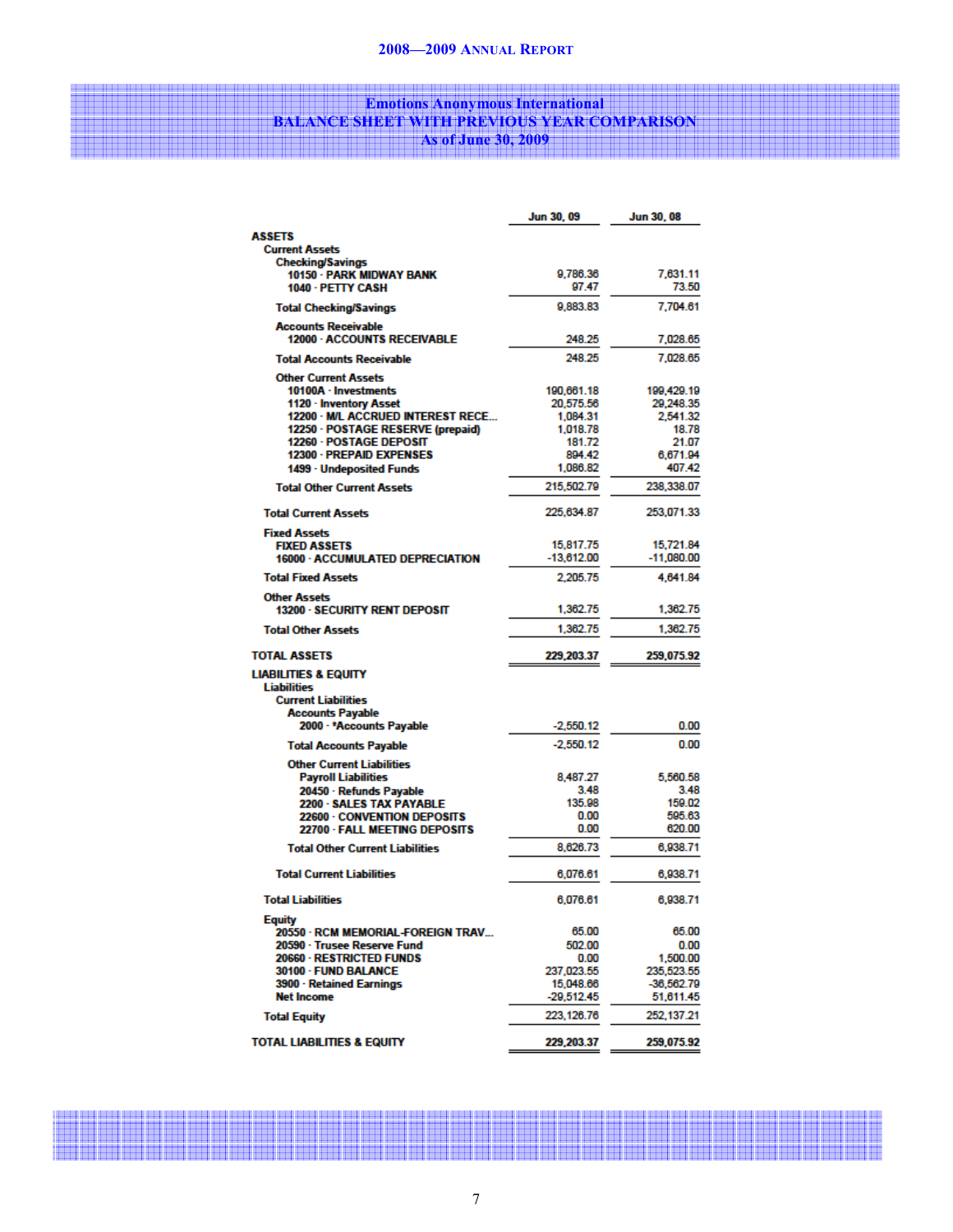#### 2008—2009 ANNUAL REPORT

## **Example 2018** Emotions Anonymous International PROFIT AND LOSS WITH PREVIOUS YEAR COMPARISON July 2008—June 2009

|                                      | Jul '08 - Jun 09 | Jul '07 - Jun 08 |
|--------------------------------------|------------------|------------------|
| <b>Ordinary Income/Expense</b>       |                  |                  |
| <b>Income</b>                        |                  |                  |
| <b>General Income</b>                | 178.332.46       | 185,700.73       |
| <b>Total Income</b>                  | 178,332.46       | 185,700.73       |
| <b>Cost of Goods Sold</b>            |                  |                  |
| 5000 - Cost of Goods Sold            | 912.00           | 0.00             |
| 50200 - OUTSIDE PRINTING             | 2,300.50         | 5,174.81         |
| 50400 - EA CONNECTION EXPENSE        | 7.82             | 432.43           |
| 50700 - EA SHIRT COS                 | 282.15           | 366.93           |
| 50900 - EA BEAR COS                  | 80.27            | 83.76            |
| <b>51100 - MERCHANDISE COS</b>       | 1,305.82         | 535.50           |
| 51400 - POSTAGE FOR SHIPPING         | 6,001.31         | 7.465.41         |
| 51500 - AUDIO CD COS                 | 1,242.35         | 272.40           |
| 51700 - CREDIT CARD FEES             | 2,546.04         | 2,174.64         |
| <b>52000 - EA BOOK COS</b>           | 3,815.16         | 4,407.05         |
| 52010 - TODAY BOOK COS               | 2.964.54         | 3,256.91         |
| 52020 · IT WORKS BOOK COS            | 668.40           | 663.92           |
| 52200 - SHIPPING SUPPLIES            | 418.25           | 318.25           |
| 52500 - PROMOTIONAL                  | 280.00           | 140.00           |
| 65400 · IT WORKS COMMISSIONS         | 1,004.80         | 859.20           |
| <b>Total COGS</b>                    | 23.829.41        | 26,151.21        |
| <b>Gross Profit</b>                  | 154,503.05       | 159,549.52       |
| <b>Expense</b>                       |                  |                  |
| 60000A - Human Resources             | 125,553.08       | 141,651.44       |
| 61300 - Accrual Vacation Expense     | 12.287.91        | 0.00             |
| 62800A · Professional & Outsourced   | 2967.66          | 4.494.14         |
| 63000A · TRUSTEE EXPENSES            | 13.56            | 0.00             |
| <b>64400 - DEPRECIATION EXPENSE</b>  | 2,532.00         | 2,532.00         |
| 64500 - NM GROUP EXPENSE             | 0.00             | 991.97           |
| 65000A · Office & General Expenses   | 30,773.45        | 32,942.39        |
| <b>Total Expense</b>                 | 174,127.66       | 182,611.94       |
| <b>Net Ordinary Income</b>           | $-19,624.61$     | $-23,062.42$     |
| <b>Other Income/Expense</b>          |                  |                  |
| <b>Other Income</b>                  |                  |                  |
| 70400 - ANNUITY/BEQUEST              | 0.00             | 85,724.23        |
| 72600 - RESTRICTED FUNDS TSFR - NET  | 0.00             | $-1.565.00$      |
| 78000 · Trustee Reserve Fund         | 0.00             | 0.00             |
| 7900A · Other (extraordinary) Income | $-1,735.30$      | $-1,357.59$      |
| <b>Total Other Income</b>            | $-1,735.30$      | 82,801.64        |
| <b>Other Expense</b>                 |                  |                  |
| 80000A - OTHER EXPENSE               | 8,152.54         | 8,127.77         |
| <b>Total Other Expense</b>           | 8,152.54         | 8,127.77         |
| <b>Net Other Income</b>              | $-9,887.84$      | 74,673.87        |
| <b>Net Income</b>                    | $-29,512.45$     | 51,611.45        |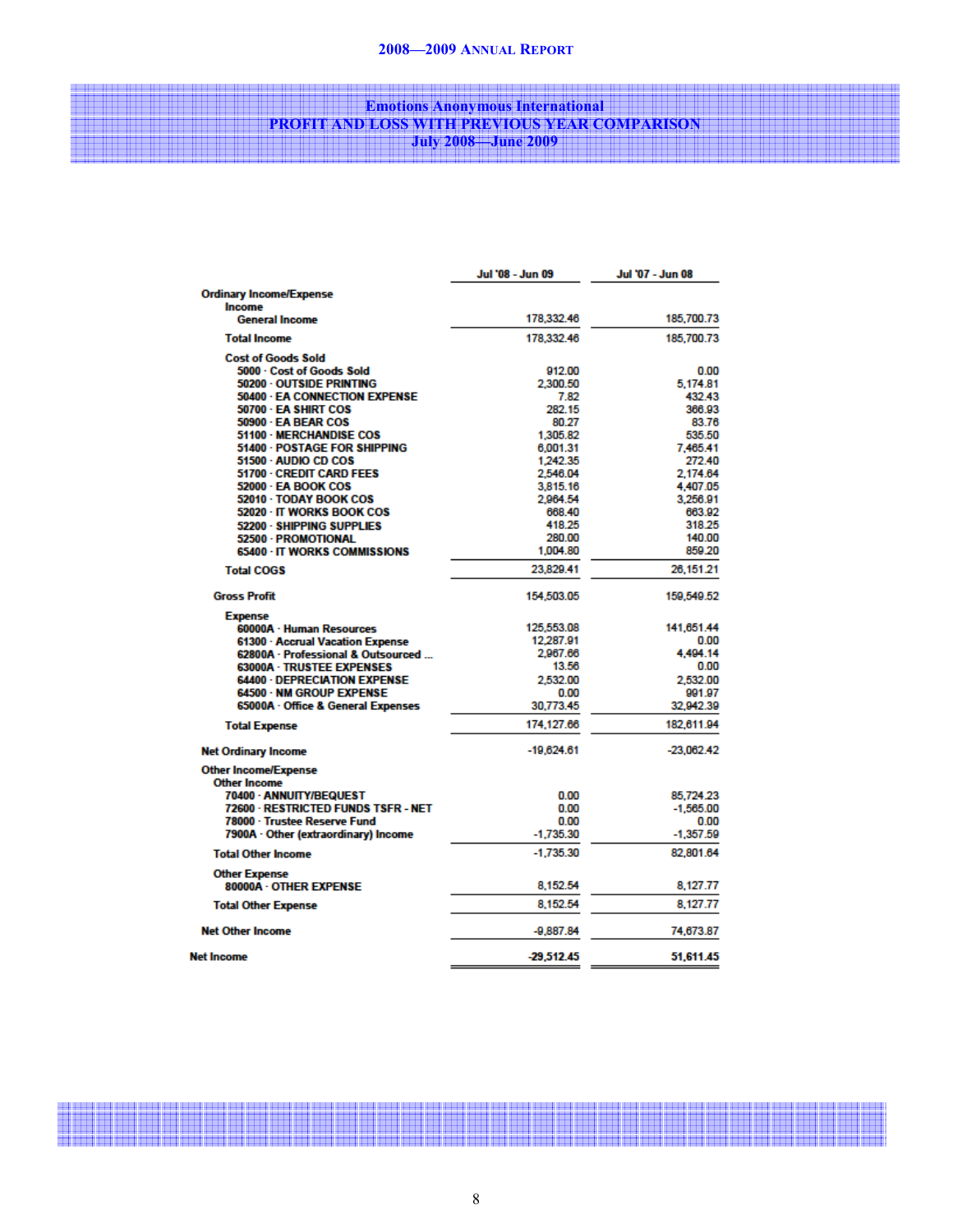## Emotions Anonymous International STATEMENT OF REVENUE AND EXPENSE LAST FIVE YEARS

| <b>REVENUE</b>             | 2008 2009 | 2007 2008 | 2006 2007 | 2005 2006    | 2004 2005      |
|----------------------------|-----------|-----------|-----------|--------------|----------------|
| Literature Sales           | 18,362    | 18,628    | 19,391    | 18,293       | 18,524         |
| EA Spanish Books           | 168       | 905       | 156       | $\mathbf{0}$ | $\overline{0}$ |
| EA Spanish Literature      | 288       | 360       | 72        | $\mathbf{0}$ | $\overline{0}$ |
| The Connection Sales       | 121       | 178       | 2,045     | 1,867        | 2,295          |
| <b>EA Book Sales</b>       | 38,716    | 43,599    | 42,446    | 46,028       | 48,204         |
| <b>Today Book Sales</b>    | 19,882    | 21,341    | 19,584    | 23,083       | 21,571         |
| Merchandise/Tapes Sales    | 3,878     | 4,520     | 2,343     | 2,812        | 2,499          |
| EA Bears/EA Shirts         | 911       | 1,297     | 1,335     | 10           | 1,422          |
| Prepaid Postage            | 13,955    | 13,536    | 11,611    | 11,631       | 13,125         |
| It Works Book Sales        | 7,925     | 7,731     | 8,454     | 6,714        | 12,034         |
| <b>Total Sales</b>         | 104,206   | 112,095   | 107,437   | 110,438      | 119,674        |
| <b>Group Donations</b>     | 39,111    | 37,183    | 32,864    | 36,400       | 37,752         |
| Other Donations            | 22,162    | 26,627    | 29,436    | 49,408       | 43,923         |
| Interest and Misc Income   | 9,200     | 6,992     | 7,655     | 9,141        | 8,063          |
| Convention Income          | 3,653     | 7,460     | 8,094     | 12,204       | 12,865         |
| Other Income               | 74,126    | 78,262    | 78,049    | 107,153      | 102,603        |
| <b>Total Revenue</b>       | 178,332   | 190,357   | 185,486   | 217,591      | 222,277        |
|                            |           |           |           |              |                |
| <b>EXPENSE</b>             |           |           |           |              |                |
| Literature                 | 3,213     | 5,175     | 4,345     | 2,344        | 6,283          |
| EA Connection Expense      | 8         | 1,424     | 3,076     | 1,895        | 5,190          |
| EA Book                    | 3,815     | 4,407     | 4,401     | 4,472        | 5,790          |
| <b>Today Book</b>          | 3,245     | 3,257     | 3,009     | $\mathbf{0}$ | 2,918          |
| It Works if You Work It    | 1,673     | 1,663     | 1,556     | 1,403        | 2,947          |
| EA Bears/Shirts            | 362       | 451       | 536       | 133          | 737            |
| Merchandise & Tapes        | 2,548     | 629       | 717       | 1,028        | 2,153          |
| Foreign Exchange           | 36        |           | 93        | 37           | 180            |
| Postage and Shipping       | 7,295     | 9,010     | 5,070     | 6,398        | 8,127          |
| Salaries                   | 105,852   | 113,180   | 113,904   | 103,223      | 101,272        |
| Health Insurance           | 20,164    | 18,379    | 17,983    | 15,778       | 17,348         |
| Payroll Taxes              | 8,167     | 9,446     | 9,180     | 8,723        | 8,265          |
| Insurance                  | 3,247     | 2,853     | 3,138     | 3,561        | 3,097          |
| Director/Staff Expense     | 2,416     | 2,744     | 2,788     | 2,678        | 2,839          |
| Miscelleanous & Bank Fees  | 2,628     | 3,398     | 2,987     | 2,608        | 3,086          |
| Professional Services      | 2,968     | 4,494     | 3,791     | 7,392        | 3,328          |
| Office Rent & Storage      | 18,020    | 18,346    | 18,423    | 17,902       | 17,126         |
| <b>Equipment Expense</b>   | 3,817     | 4,103     | 3,381     | 3,082        | 2,691          |
| Office Supplies            | 2,022     | 2,409     | 1,873     | 3,210        | 1,550          |
| Telephone DSL              | 1,719     | 1,325     | 1,400     | 2,271        | 2,874          |
| Depreciation               | 2,532     | 2,532     | 2,532     | 2,293        | 1,759          |
| <b>Trustee Expense</b>     | 4,826     | 5,728     | 6,712     | 4,010        | 8,198          |
| <b>Bad Debt/NSF</b>        | 75        | 119       | 123       | $\mathbf{0}$ | 385            |
| <b>Convention Expense</b>  | 3,465     | 4,653     | 6,175     | 3,542        | 2,696          |
| Exhibit/Conference Expense | 1,594     | 1,128     | 633       | 405          | 2,354          |
| <b>Internet Expense</b>    | 816       | 1,622     | 428       | 386          | 1,450          |
| Misc. Expense              | 1,321     | 625       | (2)       | 1,495        | (1,899)        |
| <b>Total Expense</b>       | 207,844   | 223,100   | 218,252   | 203,739      | 212,744        |
| <b>Net Income (Loss)</b>   | (29, 512) | (32, 743) | (32,766)  | 13,849       | 9,533          |
|                            |           |           |           |              |                |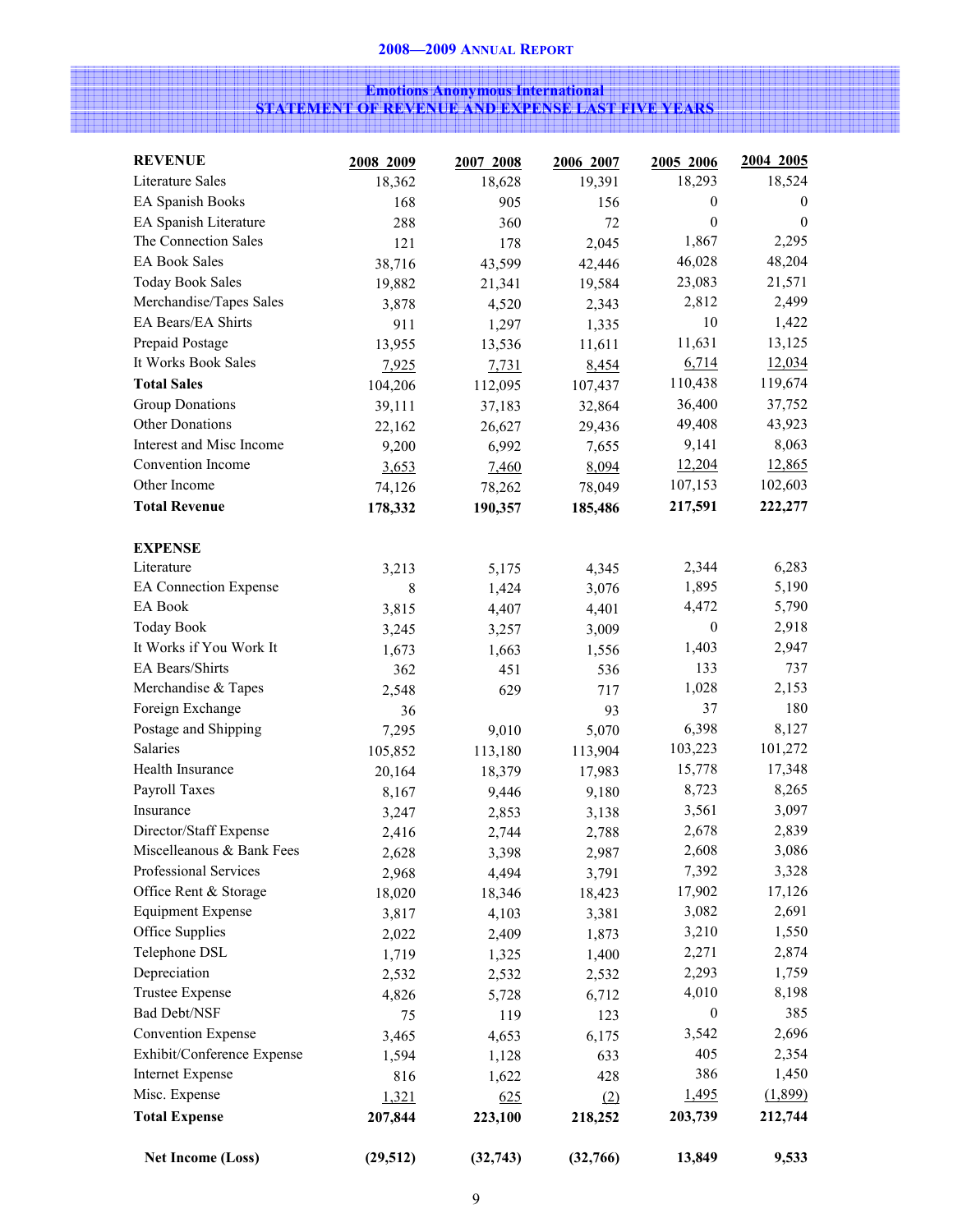and the state of the state of the

## 2009—2010 ANNUAL BUDGET FOR EA INTERNATIONAL

## Income

| 40200 . LITERATURE                    | 17,205  |
|---------------------------------------|---------|
| 40300 . EA SPANISH BOOK               | 298     |
| 40350 . EA CONNECTION                 | 125     |
| 40900 . MERCHANDISE                   | 1,870   |
| 41000 . EA SHIRT                      | 642     |
| 41100 . EA BEARS                      | 207     |
| 41200 . PREPAID POSTAGE               | 13,152  |
| 41500 . AUDIO TAPE & CD               | 1,989   |
| 41800 . EA SOFTCOVER BOOK             | 37,512  |
| 41810 . TODAY BOOK                    | 24,614  |
| 41820 . IT WORKS IF YOU WORK IT       | 7,333   |
| 70200 GROUP DONATION                  | 33,132  |
| 70300 . INDIVIDUAL DONATION           | 16,125  |
| 70310 . Individual in Kind Prof. Svc. | 775     |
| 70500 . EA CONNECTION DONATION        | 132     |
| 70600 . MEAD MEMORIAL                 | 12      |
| 70700 . MEMORIAL DONATION             | 3,939   |
| 70750 . INTERNET DONATION             | 1,405   |
| 72000 . INTEREST INCOME               | 3,952   |
| 72300 . ROYALTIES                     | 1,733   |
| 72500 . MISCELLANEOUS INCOME          | 78      |
| 72510 . PFEA BOOK INCOME              | 225     |
|                                       |         |
| 72520 . PFEA LITERATURE INCOME        | 13      |
| <b>Total Income</b>                   | 166,642 |
|                                       |         |
| <b>Cost of Goods Sold</b>             |         |
| 50200 . OUTSIDE PRINTING              | 2,000   |
| 50400 . EA CONNECTION EXPENSE         | 10      |
| 50700 . EA SHIRTS COS                 | 266     |
| 50900. EA BEAR COS                    | 72      |
| 51100 . MERCHANDISE COS               | 1,349   |
| 51400 . POSTAGE FOR SHIPPING          | 5,472   |
| 51500 . AUDIO TAPE & CD COS           | 1,284   |
| 51700 . CREDIT CARD FEES              | 2,326   |
| 52000 . EA SOFTCOVER BOOK COS         | 3,717   |
| 52010 . TODAY BOOK COS                | 2,785   |
| 52020 . 65400 . IT WORKS              | 1,586   |
| 52200 . SHIPPING SUPPLIES             | 379     |
| 52500 PROMOTIONAL                     | 289     |
| <b>Total Cost of Goods Sold</b>       | 21,535  |

| <b>Expenses</b>                       |         |
|---------------------------------------|---------|
| 63000A. TRUSTEE EXPENSE               | 50      |
| 60600 SALARIES                        | 85,719  |
| 60800 . HEALTH INSURANCE              | 10,976  |
| 61000 PAYROLL TAX                     | 6,557   |
| 61200 . WORKERS COMP INS              | 435     |
| 61400 . STAFF EXPENSE                 | 100     |
| 61800 DIRECTOR'S EXPENSE              | 2,400   |
| 62200 . MN CHARITIES FEES             | 25      |
| 62500. INTERNET                       | 1,200   |
| 62600 . COMPUTER SERVICE              | 800     |
| 62700 . COMPUTER SUPPLIES             | 160     |
| 62800 . MISC PROF SERVICES            | 1,000   |
| 63600 . OFFICE RENT & STORAGE         | 18,524  |
| 63800 . OFFICE INSURANCE              | 1,225   |
| 64000 . OFFICE EQUIP-64100 LEASE      | 4,140   |
| 64400 . DEPRECIATION EXPENSE          | 2,700   |
| <b>65000 . OFFICE SUPPLIES</b>        | 1,700   |
| 65200. TELEPHONE                      | 1,200   |
| <b>65600 . POSTAGE ADMINISTRATION</b> | 1,200   |
| 66000 . BANK FEES/MISC.               | 50      |
| 66100 PAYROLL PROCESSING FEE          | 1,204   |
| 66200 . FOREIGN EXCHANGE/OTHER        | 50      |
| <b>Total Administrative Expense</b>   | 141,415 |
| <b>NET ORDINARY INCOME</b>            | 3,692   |
| <b>Other Expense</b>                  |         |
| 80600 . FALL TRUSTEES MTG             | 200     |
| 81400 . DIRECTOR OFFICER INS          | 1,250   |
| 81600 . DIRCTOR OFFICE INS            | 300     |
| 86500 . EXHIBITS/CONFERENCES          | 800     |
| <b>Total Other Expense</b>            | 2,550   |
| <b>TOTAL ALL EXPENSE</b>              | (1,550) |
| <b>NET INCOME</b>                     | 2,142   |

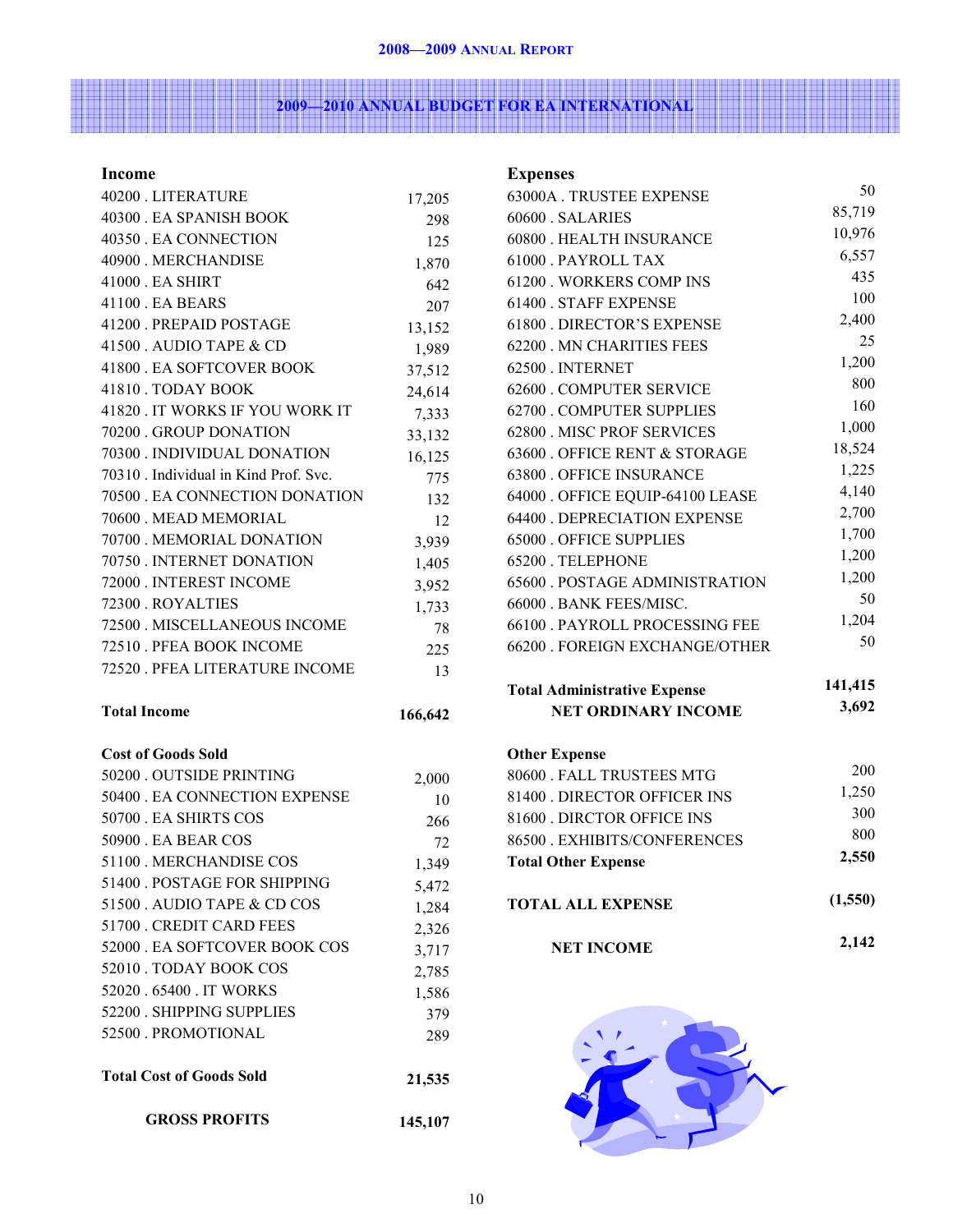# GROUP DONATIONS 2008—2009

## CANADA: ENGLISH-SPEAKING

| <b>ALBERTA</b>                        |        |  |
|---------------------------------------|--------|--|
| Calgary - Thurs 7 PM                  | 100.00 |  |
| Edmonton - Mon 7:30 PM                | 10.00  |  |
| Edmonton - Wed 8 PM                   | 10.00  |  |
| <b>Total Alberta</b>                  | 120.00 |  |
|                                       |        |  |
| <b>BRITISH COLUMBIA</b>               |        |  |
| Vancouver - Wed 7 PM                  | 105.00 |  |
| <b>Total British Columbia</b>         | 105.00 |  |
|                                       |        |  |
| MANITOBA                              |        |  |
| Winkler - Thurs 7:30 PM               | 90.18  |  |
| Winnipeg - Tues 3 PM                  | 90.18  |  |
| <b>Total Manitoba</b>                 | 180.36 |  |
| <b>NOVA SCOTIA</b>                    |        |  |
| Dartmouth - Sat 10 AM                 | 100.00 |  |
| <b>Total Nova Scotia</b>              | 100.00 |  |
|                                       |        |  |
| <b>ONTARIO</b>                        |        |  |
| - S. Central Ontario -                | 100.00 |  |
| Burlington - Mon 7 PM                 | 100.00 |  |
| Oshawa - Mon 7 PM                     | 100.00 |  |
| Thunder Bay - Wed 7:30 PM             | 240.00 |  |
| Toronto - Mon 7:30 PM                 | 30.00  |  |
| <b>Total Ontario</b>                  | 570.00 |  |
|                                       |        |  |
| PRINCE EDWARD ISLAND                  |        |  |
| Charlottetown - Fri 6:45 PM           | 75.00  |  |
| <b>Total Prince Edward Island</b>     | 75.00  |  |
| SASKATCHEWAN                          |        |  |
| Regina - Thurs 8 PM                   | 100.00 |  |
| Saskatoon - Wed 8 PM                  | 53.00  |  |
| <b>Total Saskatchewan</b>             | 153.00 |  |
|                                       |        |  |
| <b>Total Canada: English-Speaking</b> | 303.36 |  |
|                                       |        |  |
|                                       |        |  |
| <b>CANADA: FRENCH-SPEAKING</b>        |        |  |
|                                       |        |  |
| <b>NEW BRUNSWICK</b>                  |        |  |
| Buctouche - Mon 7:30 PM               | 104.46 |  |
| <b>Total New Brunswick</b>            | 104.46 |  |
| <b>QUEBEC</b>                         |        |  |
|                                       |        |  |
|                                       |        |  |
| - Quebec -                            | 180.00 |  |
| <b>Total Quebec</b>                   | 180.00 |  |
|                                       | 284.46 |  |
| <b>Total Canada: French-Speaking</b>  |        |  |
|                                       |        |  |
| <b>ENGLAND</b>                        |        |  |

Formby - Wed 7:30 PM 70.32

| Nottingham - Sun 7:30 PM<br><b>Total</b>                                              | 40.00<br>110.32         |
|---------------------------------------------------------------------------------------|-------------------------|
| <b>Total England</b>                                                                  | 110.32                  |
| <b>GERMANY</b>                                                                        |                         |
| - Germany<br><b>Total</b>                                                             | 4,272.17<br>4,272.17    |
| <b>Total Germany</b>                                                                  | 4,272.17                |
| <b>ISRAEL</b>                                                                         |                         |
| Jerusalem - Mon 3 PM<br>Kibutz Givat Haim - Sun 6:45 PM<br>Total                      | 20.00<br>7.95<br>27.95  |
| <b>Total Israel</b>                                                                   | 27.95                   |
| <b>JAPAN</b>                                                                          |                         |
| - Japan -<br><b>Total</b>                                                             | 2,226.95<br>2,226.95    |
| <b>Total Japan</b>                                                                    | 2,226.95                |
| <b>NETHERLANDS</b>                                                                    |                         |
| <b>NORTH HOLLAND</b>                                                                  |                         |
| Hoorn - Mon 20:00 HR<br><b>Total North Holland</b>                                    | 136.82<br>136.82        |
| <b>Total Netherlands</b>                                                              | 136.82                  |
| <b>PHONE MEETINGS</b>                                                                 |                         |
| Est Phone Meeting - Mon 12 PM EST<br>Est Phone Meeting - Wed 7 PM EST<br><b>Total</b> | 50.00<br>35.00<br>85.00 |
|                                                                                       |                         |
| <b>Total Phone</b>                                                                    | 85.00                   |
| <b>PORTUGAL</b>                                                                       |                         |
| Lisbon (Lisboa) - Mon 5:45 PM<br><b>Total</b>                                         | 100.00<br>100.00        |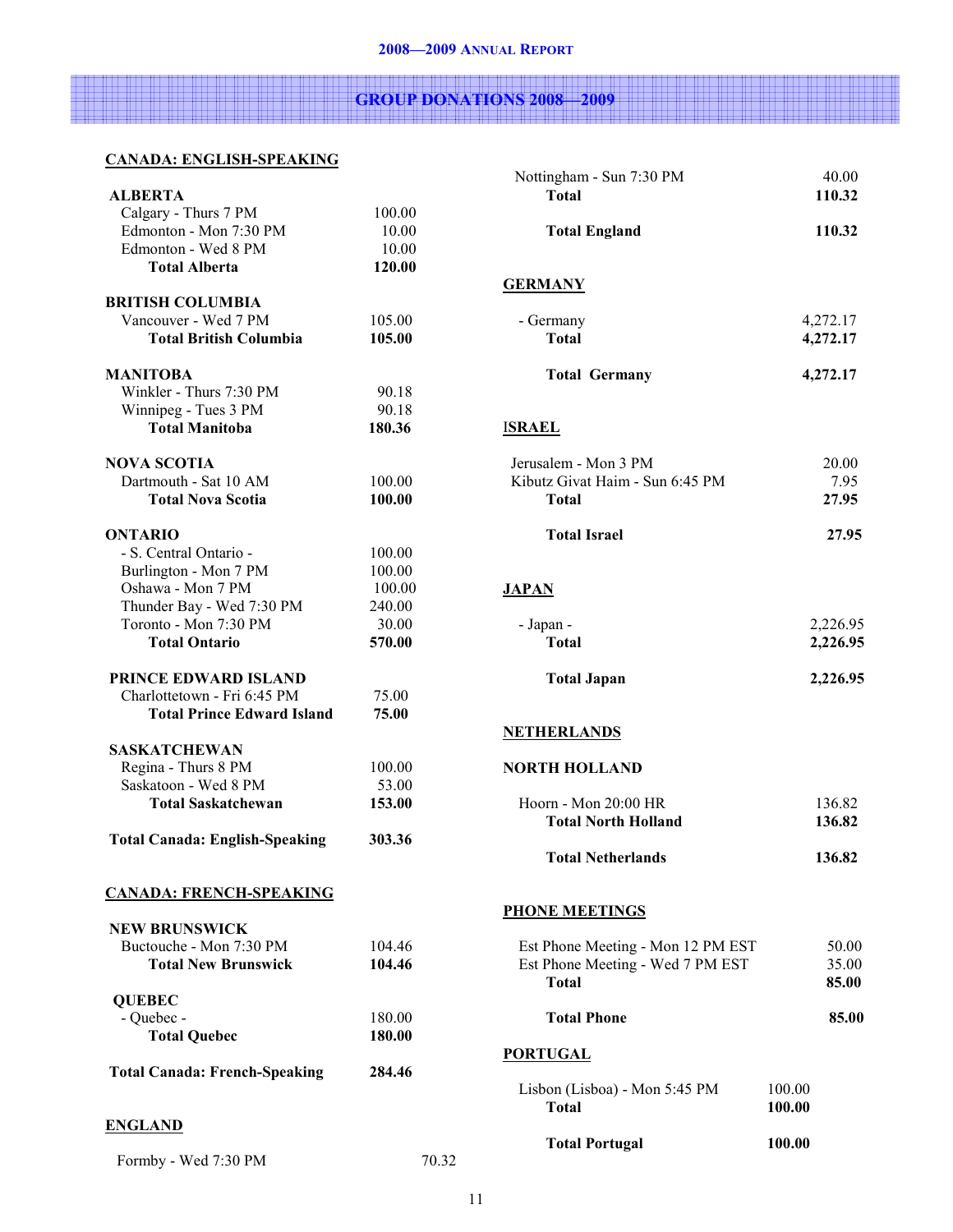# GROUP DONATIONS 2008—2009

## **SWITZERLAND**

| - Switzerland -                                     | 616.17          |
|-----------------------------------------------------|-----------------|
| <b>Total</b>                                        | 616.17          |
| <b>Total Switzerland</b>                            | 616.17          |
| USA                                                 |                 |
| <b>ALABAMA</b>                                      |                 |
| Mobile - Fri 12 PM                                  | 25.00           |
| Montgomery - Mon 6 PM                               | 50.00           |
| Montgomery - Thurs 11 AM                            | 120.00          |
| <b>Total Alabama</b>                                | 195.00          |
| <b>ARIZONA</b>                                      |                 |
| Cottonwood - Tues 7 PM                              | 100.00          |
| Glendale - Tues 7:45 PM                             | 301.76          |
| Mesa - Sat 10 AM                                    | 400.00          |
| Tempe - Wed 7 PM                                    | 75.00           |
| Tucson - Mon 7 PM                                   | 20.00           |
| <b>Total Arizona</b>                                | 896.76          |
| <b>ARKANSAS</b>                                     |                 |
| Fayetteville - Mon 5:30 PM                          | 20.00           |
| <b>Total Arkansas</b>                               | 20.00           |
| <b>CALIFORNIA</b>                                   |                 |
| - Rialto -                                          | 175.00          |
| Alhambra - Sat 10:30 AM                             | 200.00          |
| Chico - Wed 5:30 PM                                 | 100.00          |
| Chula Vista - Tues 7 PM                             | 500.00          |
| Cupertino - Sat 7:30 PM                             | 75.00           |
| Fountain Valley - Fri 7 PM                          | 80.50           |
| La Mirada - Sun 2 PM                                | 42.64           |
| Los Angeles - Mon-Sat 7 PM                          | 250.00          |
| Orange - Mon 3:30 PM                                | 22.00           |
| Redlands - Wed 12 PM<br>Redwood City - Fri 4 PM     | 100.00<br>25.00 |
| Rialto - Fri 8 PM                                   | 275.00          |
| Riverside - Mon 7:30 PM                             | 638.00          |
| Sacramento - Thurs 7 PM                             | 225.00          |
| San Diego - Wed 7 PM                                | 50.00           |
| Simi Valley - Wed 7:30 PM                           | 5.09            |
| Walnut Creek - Wed 5:30 PM                          | 55.74           |
| Woodland Hills - Mon 10:30 AM                       | 50.00           |
| Woodland Hills - Fri 10:30 AM                       | 791.34          |
| Woodland Hills - Sat 10:30 AM                       | 350.00          |
| <b>Total California</b>                             | 4,010.31        |
|                                                     |                 |
| <b>COLORADO</b>                                     |                 |
| Colorado Springs - Mon 6 PM<br>Denver - Mon 7:30 PM | 25.00<br>43.54  |
|                                                     |                 |

| <b>Total Colorado</b>                        | 68.54    |
|----------------------------------------------|----------|
| <b>CONNECTICUT</b>                           |          |
| Ansonia - Fri 4 PM                           | 75.38    |
| Cheshire - Thurs 7:30 PM                     | 69.00    |
| Westport - Wed 7:30 AM                       | 40.00    |
| <b>Total Connecticut</b>                     | 184.38   |
| <b>DISTRICT OF COLUMBIA</b>                  |          |
| Washington - Thurs 7:30 PM                   | 10.00    |
| <b>Total District Of Columbia</b>            | 10.00    |
| <b>FLORIDA</b>                               |          |
| Hollywood - Sun 1 PM                         | 125.00   |
| Miami - Sun 1:30 PM                          | 75.00    |
| Naples - Thurs 5:30 PM                       | 25.00    |
| Nokomis - Mon 11:30 AM                       | 200.00   |
| Sarasota - Thurs 4 PM                        | 20.00    |
| Seminole - Sat 7 PM                          | 100.00   |
| <b>Total Florida</b>                         | 545.00   |
| <b>GEORGIA</b>                               |          |
| - Atlanta -                                  | 6.23     |
| Athens - Sun 4 PM                            | 251.00   |
| Atlanta - Tues 8 PM                          | 90.00    |
| Atlanta - Fri 8 PM                           | 65.00    |
| Canton - Thurs 7 PM                          | 50.00    |
| Decatur - Sun 7 PM                           | 410.00   |
|                                              |          |
| Douglasville - Tues 7:30 PM                  | 54.89    |
| Gainesville - Tues 6:45 PM                   | 125.00   |
| Roswell - Tues 7 PM                          | 150.00   |
| Roswell - Fri 7 PM                           | 25.00    |
| Smyrna - Sun 8 PM                            | 150.00   |
| Smyrna - Mon 7:15 PM                         | 410.00   |
| Smyrna - Tues 7:15 PM                        | 150.00   |
| Smyrna - Wed 7:15 PM                         | 330.00   |
| Smyrna - Thurs 7:15 PM                       | 466.20   |
| Smyrna - Sat 11 AM                           | 300.00   |
| Smyrna - Sat 12:30 PM                        | 305.00   |
| <b>Total Georgia</b>                         | 3,338.32 |
| <b>IDAHO</b>                                 |          |
| Nampa - Tues 7 PM                            | 1.18     |
| <b>Total Idaho</b>                           | 1.18     |
| <b>ILLINOIS</b>                              |          |
| - Illiana -                                  | 121.00   |
| Aurora - Mon 7:30 PM                         | 260.00   |
|                                              |          |
| Belleville - Wed 7:30 PM                     | 292.35   |
| Burbank - Mon 11 AM                          | 112.40   |
|                                              | 100.00   |
| Chicago - Wed 7:30 PM<br>Chicago - Fri 11 AM | 45.00    |
| Elgin - Fri 7:30 PM                          | 110.44   |
| Evanston - Fri 8:30 PM                       | 45.00    |
|                                              |          |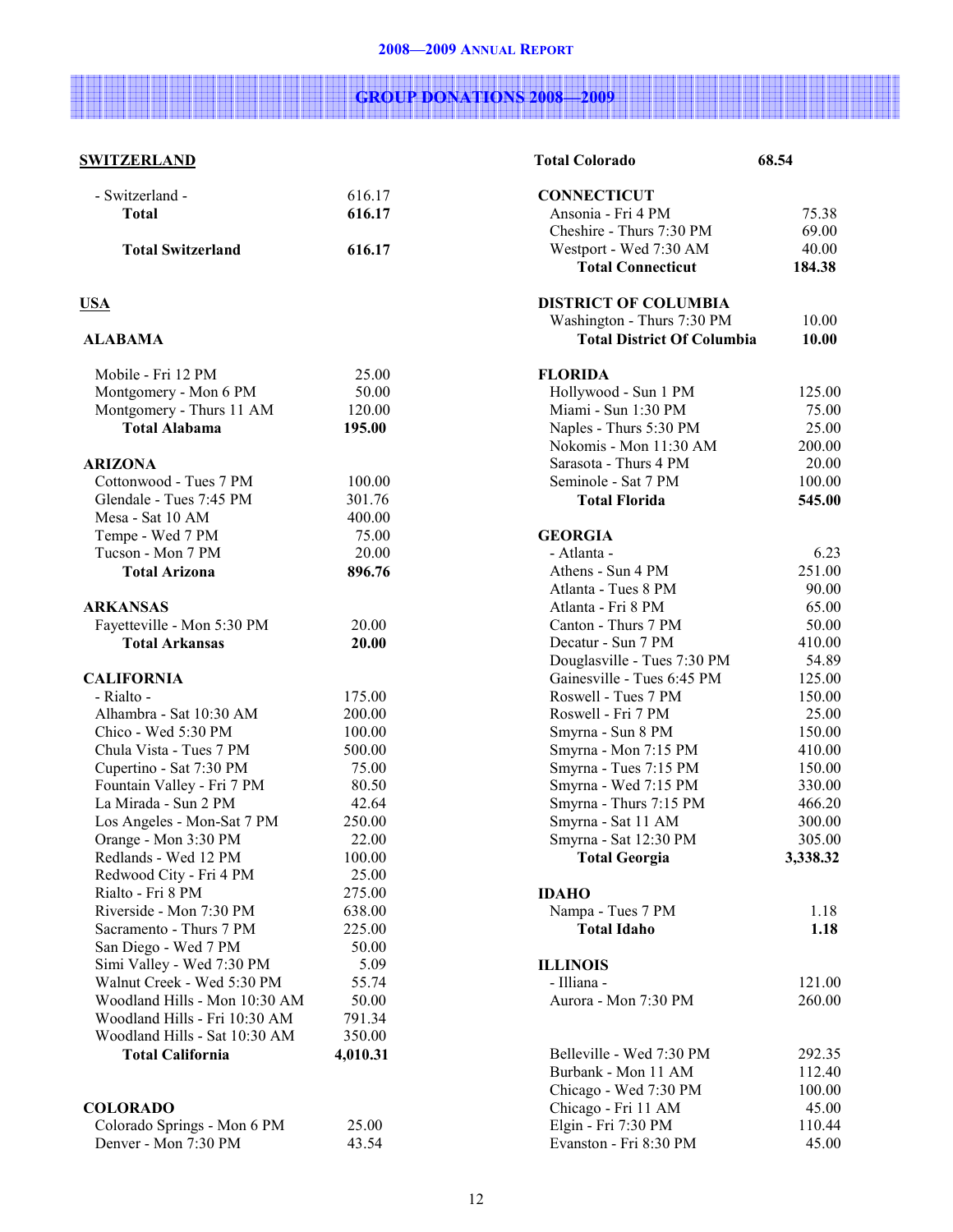#### 2008—2009 ANNUAL REPORT

# GROUP DONATIONS 2008—2009

| Geneva - Thurs 7:30 PM                       | 255.00           |
|----------------------------------------------|------------------|
| Glen Ellyn - Mon 10 AM                       | 115.00           |
| Hamilton - Mon 6:30 PM                       | 82.68            |
| Lake Forest - Tues 7 PM                      | 50.00            |
| Lombard - Tues 7:30 PM                       | 100.00           |
| New Douglas - Mon 8 PM                       | 85.00            |
| Peoria - Wed 5:30 PM                         | 100.00           |
| Skokie - Tues 7:30 PM                        | 175.00           |
| <b>Total Illinois</b>                        | 2,048.87         |
| <b>INDIANA</b>                               |                  |
| Elkhart - Mon 6:15 PM                        | 162.12           |
| Fort Wayne - Sat 10 AM                       | 25.00            |
| Indianapolis - Thurs 7 PM                    | 50.00            |
| <b>Total Indiana</b>                         | 2 37.12          |
|                                              |                  |
| <b>IOWA</b>                                  |                  |
| Burlington - Thurs 7 PM<br><b>Total Iowa</b> | 711.50<br>711.50 |
|                                              |                  |
| <b>KANSAS</b>                                |                  |
| Goodland - Wed 7:30 PM MT                    | 150.00           |
| Wichita - Wed 6 PM                           | 40.25            |
| <b>Total Kansas</b>                          | 190.25           |
|                                              |                  |
| <b>KENTUCKY</b>                              |                  |
| Lexington - Sun 5 PM                         | 135.00           |
| <b>Total Kentucky</b>                        | 135.00           |
| <b>LOUISIANA</b>                             |                  |
| Lafayette - Mon 7 PM                         | 84.00            |
| <b>Total Louisiana</b>                       | 84.00            |
|                                              |                  |
| <b>MARYLAND</b>                              |                  |
| Columbia - Sun 4 PM                          | 65.00            |
| Cumberland - Tues 6 PM                       | 105.00           |
| <b>Total Maryland</b>                        | 170.00           |
| <b>MASSACHUSETTS</b>                         |                  |
| Quincy - Sun 2:45 PM                         | 145.00           |
| Turners Falls - Tues 7 PM                    | 10.00            |
| Wellesley - Sat 9:30 AM                      | 240.00           |
| Worcester - Tues 3 PM                        | 7.00             |
| <b>Total Massachusetts</b>                   | 402.00           |
|                                              |                  |
| <b>MICHIGAN</b><br>Ann Arbor - Mon 7:30 PM   | 129.56           |
| Grand Rapids - Tues 7 PM                     | 254.80           |
| Grand Rapids - Fri 8 PM                      | 50.00            |
| Grosse Pointe Farms - Tues 7 PM              | 50.00            |
|                                              | 37.00            |
| Lansing - Tues 12 PM<br>Owosso - Wed 7 PM    | 25.00            |
| Royal Oak - Sun 4 PM                         | 50.00            |
| Stevensville - Mon 7 PM                      | 114.37           |
| Warren - Fri 7 PM                            | 25.00            |
| <b>Total Michigan</b>                        | 735.73           |

| <b>MINNESOTA</b>                                |                  |
|-------------------------------------------------|------------------|
| Apple Valley - Tues 7:30 PM                     | 150.66           |
| Bloomington - Tues 7:30 PM                      | 198.80           |
| Center City - Thurs 8 PM                        | 25.00            |
| Columbia Heights - Tues 7:30 PM                 | 30.00            |
| Coon Rapids - Tues 7 PM                         | 100.00           |
| Eden Prairie - Thurs 7:30 PM                    | 100.00           |
| Fridley - Wed 10 AM                             | 300.00           |
| Fridley - Sat 10 AM                             | 275.00           |
| Minneapolis - Wed 7 PM<br>Minnetonka - Mon 7 PM | 144.86           |
| Northfield - Mon 7 PM                           | 120.00<br>25.00  |
| Red Wing - Thurs 7 PM                           | 80.00            |
| Saint Cloud - Mon 8 PM                          | 287.50           |
| Saint Cloud - Thurs 1 PM                        | 287.50           |
| Saint Paul - Mon 7 PM                           | 146.07           |
| Saint Paul - Wed 7 PM                           | 6.84             |
| Saint Paul - Fri 7 PM                           | 157.00           |
| Saint Paul - Sat 12 PM                          | 90.35            |
| <b>Total Minnesota</b>                          | 2,524.58         |
| <b>MISSISSIPPI</b>                              |                  |
| Ocean Springs - Thurs 6 PM                      | 152.76           |
| <b>Total Mississippi</b>                        | 52.76            |
|                                                 |                  |
| <b>MISSOURI</b>                                 |                  |
| Columbia - Mon 7 PM                             | 205.00           |
| Saint Louis - Tues 7:30 PM                      | 65.00            |
| Saint Peters - Tues 7:30 PM                     | 60.00            |
| Webster Groves - Wed 7:30 PM                    | 50.00            |
| <b>Total Missouri</b>                           | 380.00           |
| <b>NEW HAMPSHIRE</b>                            |                  |
| Manchester - Mon 7 PM                           | 245.00           |
| Manchester - Sat 6 PM                           | 245.00           |
| Nashua - Thurs 7:30 PM                          | 100.00           |
| <b>Total New Hampshire</b>                      | 590.00           |
|                                                 |                  |
| <b>NEW JERSEY</b><br>Edison - Wed 7:15 PM       |                  |
| Hackensack - Tues 7:30 PM                       | 233.30<br>366.00 |
| Hackensack - Thurs 7:30 PM                      | 432.00           |
| Hillsdale - Mon 7:30 PM                         | 185.60           |
| Oradell - Sat 12:15 PM                          | 40.00            |
| Port Monmouth - Sat 12:30 PM                    | 110.00           |
| <b>Total New Jersey</b>                         | 1,366.90         |
|                                                 |                  |
| <b>NEW MEXICO</b>                               |                  |
| Carlsbad - Thurs 5:30 PM                        | 25.00            |
| <b>Total New Mexico</b>                         | 25.00            |
|                                                 |                  |
| <b>NEW YORK</b>                                 |                  |
| Burke - Tues 7:30 PM                            | 50.00            |
| Elmira Heights - Fri 7:30 PM                    | 25.00            |
| Ithaca - Sun 7:30 PM                            | 75.00            |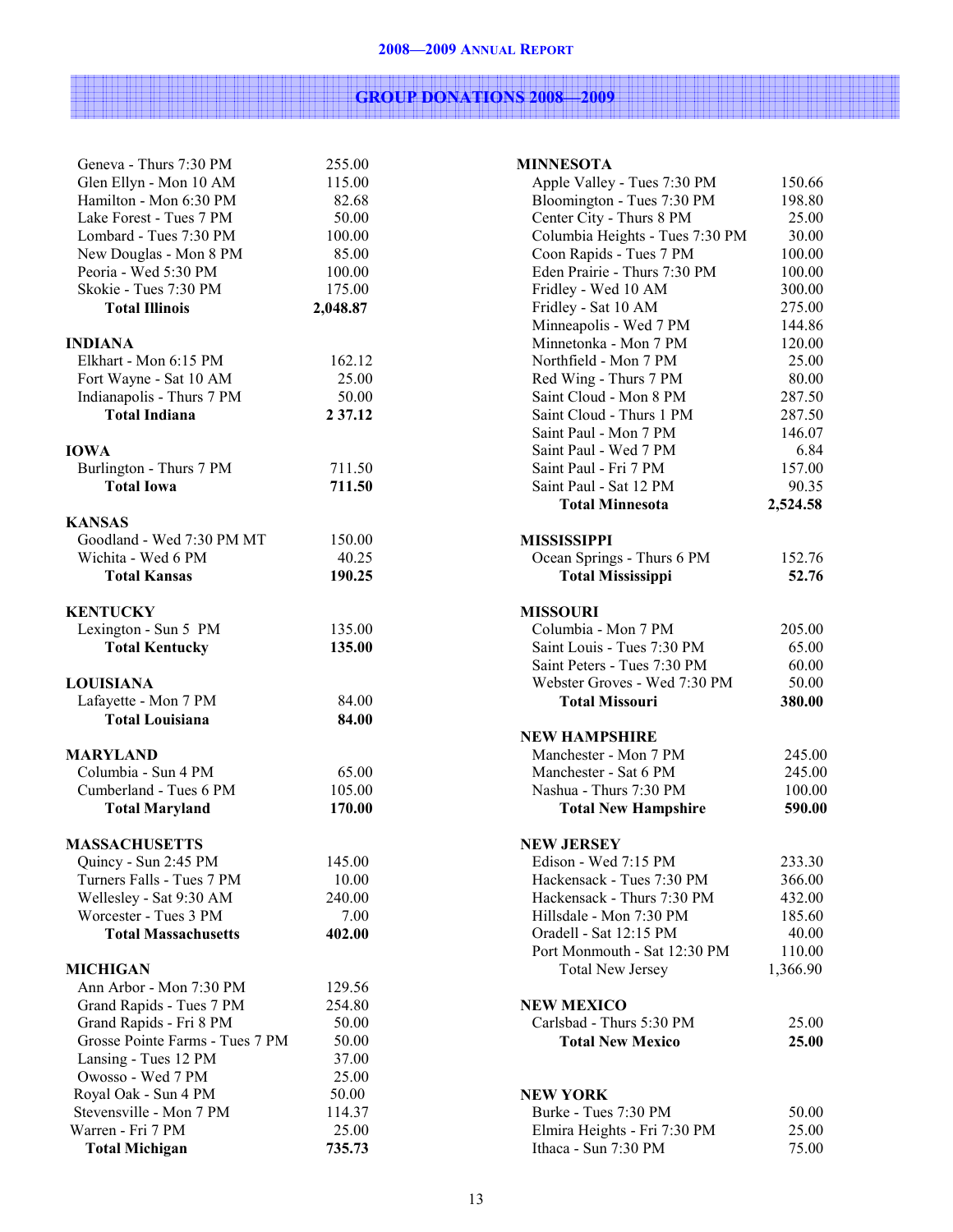#### 2008—2009 ANNUAL REPORT

## <u> Tanzania (h. 1888).</u> GROUP DONATIONS 2008—2009

| Ithaca - Tues 8 PM             | 75.00    |
|--------------------------------|----------|
| New York - Mon 7:30 PM         | 40.18    |
| Rockville Centre - Sun 7:30 PM | 105.11   |
| Wellsville - Tues 7:30 PM      | 50.00    |
| <b>Total New York</b>          | 420.29   |
|                                |          |
| <b>NORTH CAROLINA</b>          |          |
| Brevard - Thurs 6:30 PM        | 34.00    |
| Greenville - Mon 7 PM          | 30.00    |
| Littleton - Thurs 10 AM        | 50.00    |
| <b>Total North Carolina</b>    | 114.00   |
|                                |          |
| <b>OHIO</b>                    |          |
| Akron - Tues 7 PM              | 255.45   |
| Beachwood - Thurs 1 PM         | 175.00   |
| Canton - Sat 10 AM             | 723.00   |
| Cleveland - Thurs 7:30 PM      | 128.00   |
| Cleveland Heights - Wed 7 PM   | 50.00    |
| Columbus - Sun 7:30 PM         | 85.00    |
| Columbus - Tues 7 PM           | 100.00   |
| Cuyahoga Falls - Sat 4 PM      | 80.00    |
| Eastlake - Wed 1 PM            | 90.00    |
| Euclid - Mon 7:30 PM           |          |
|                                | 5.00     |
| Garfield Heights - Sat 10 AM   | 100.00   |
| Lyndhurst - Thurs 7 PM         | 50.00    |
| Sylvania - Sun 7 PM            | 119.00   |
| Toledo - Wed 7 PM              | 25.00    |
| Willowick - Thurs 7:30 PM      | 80.00    |
| <b>Total Ohio</b>              | 2,065.45 |
| <b>OKLAHOMA</b>                |          |
| Del City - Tues 7 PM           | 30.00    |
| Del City - Thurs 7 PM          | 30.00    |
| <b>Total Oklahoma</b>          | 60.00    |
|                                |          |
| <b>OREGON</b>                  |          |
| Portland - Sun 9 AM            | 42.00    |
| Portland - Thurs 7:30 PM       | 127.00   |
| <b>Total Oregon</b>            | 169.00   |
| <b>PENNSYLVANIA</b>            |          |
| Glenside - Thurs 7:30 PM       | 30.00    |
| Greensburg - Sun 5 PM          | 10.00    |
| Mckeesport - Tues 7:30 PM      | 200.00   |
| Pittsburgh - Wed 12 PM         | 100.00   |
| Pittsburgh - Fri 7:30 PM       | 60.00    |
| <b>Total Pennsylvania</b>      | 400.00   |
|                                |          |
| <b>SOUTH CAROLINA</b>          |          |
| Clemson - Fri 9:30 AM          | 150.00   |
| Orangeburg - Tues 7 PM         | 46.00    |
| <b>Total South Carolina</b>    | 196.00   |
|                                |          |
| SOUTH DAKOTA                   |          |
| Rapid City - Mon 6:30 PM       | 50.00    |
| <b>Total South Dakota</b>      | 50.00    |

| <b>TEXAS</b>                          |           |
|---------------------------------------|-----------|
| - Houston -                           | 100.00    |
| Abilene - Tues 7 PM                   | 73.00     |
| Houston - Tues 8 PM                   | 200.00    |
| Houston - Fri 8 PM                    | 30.00     |
| Irving - Fri 7:30 PM                  | 100.00    |
| Spring - Sun 3 PM                     | 506.00    |
| <b>Total Texas</b>                    | 1,009.00  |
|                                       |           |
| VIRGINIA                              |           |
| Norfolk - Wed 7 PM                    | 50.00     |
| Vienna - Mon 8 PM                     | 50.00     |
| Virginia Beach - Tues 1 PM            | 200.00    |
| <b>Total Virginia</b>                 | 300.00    |
|                                       |           |
| WASHINGTON                            |           |
| Everett - Tues 7 PM                   | 50.00     |
| Seattle - Sat 6 PM                    | 47.00     |
| Spokane - Thurs 2:30 PM               | 5.00      |
| <b>Total Washington</b>               | 102.00    |
| WISCONSIN                             |           |
| Chippewa Falls - Thurs 10:30 AM       | 30.00     |
| Milwaukee - Sun 6 PM                  | 20.42     |
| Milwaukee - Tues 6 PM                 | 50.00     |
| Sturgeon Bay - Thurs 2 PM             | 7.75      |
| Wauwatosa - Thurs 6 PM                | 65.00     |
| <b>Total Wisconsin</b>                | 173.17    |
| <b>Total USA</b>                      | 24,082.14 |
|                                       |           |
| <b>WALES</b><br>Swansea - Wed 1:15 PM | 50.00     |
| <b>Total</b>                          | 50.00     |
|                                       |           |
| <b>Total Wales</b>                    | 50.00     |
| <b>Miscellaneous Donations</b>        | 1,378.68  |
| <b>TOTAL GROUP DONATIONS</b>          | 39,111.24 |
|                                       |           |

Our sincere appreciation to these groups for their generous support through out the year, without your help we would not be...